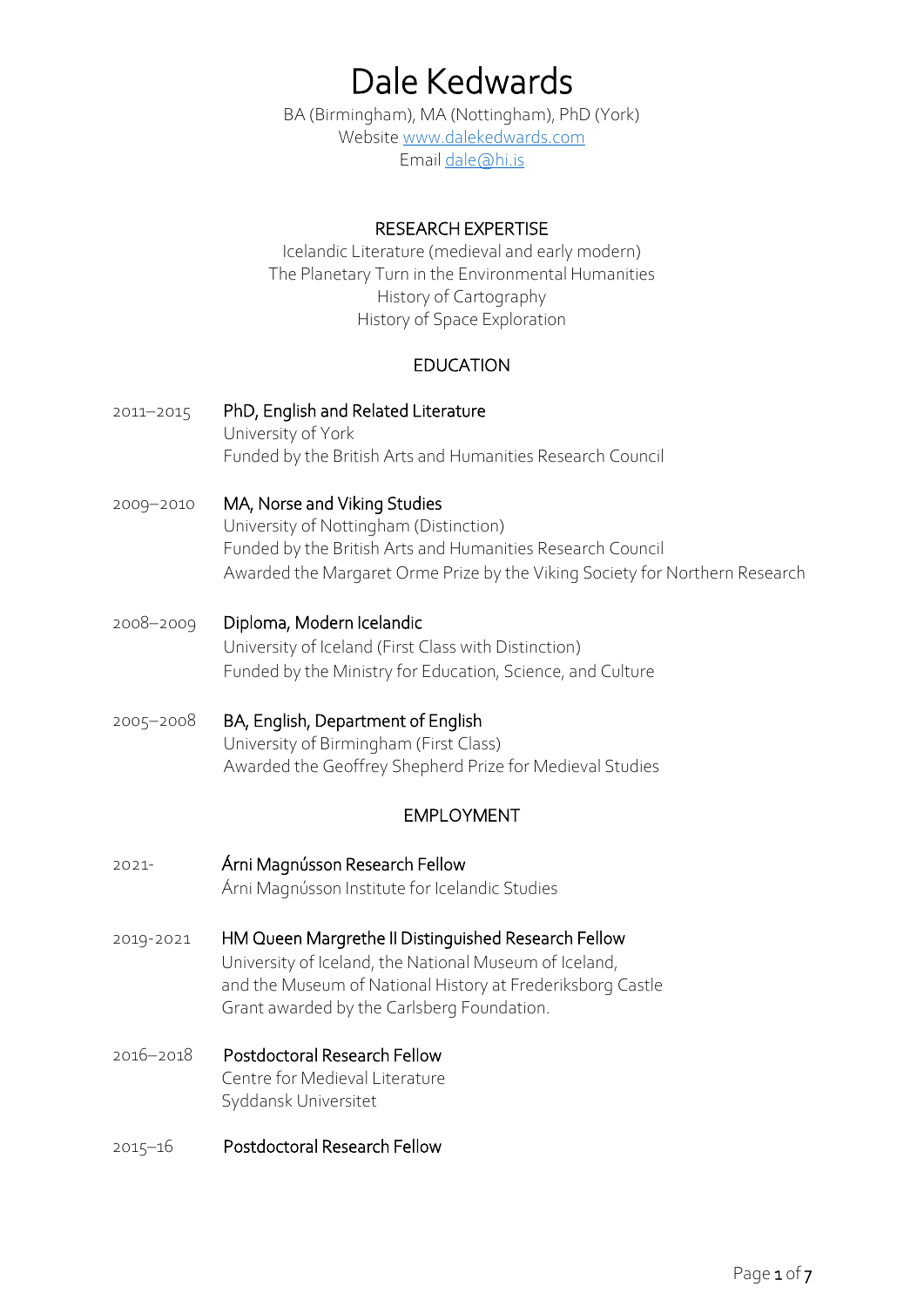National Centre for Competence in Research (NCCR): Mediality University of Zürich.

## PUBLICATIONS

#### Book



Kedwards, Dale. *The* Mappae Mundi *of Medieval Iceland.* Studies in Old Norse Literature vol. 6. Cambridge: D.S. Brewer, 2020. 256 pp., 23 colour illustrations.

The Icelandic *mappae mundi*, medieval maps of the world drawn in the thirteenth and fourteenth century, bore witness to fundamental changes in the landscape of vernacular literary culture, scientific thinking and regional geopolitics. This book explores the Icelandic *mappae mundi* as particularly charged sites of Icelandic selfimagining, showing how medieval Icelanders used the cartographic medium to think about their nation, their literary culture, and history.

An interview about the book on the podcast *New Books in History*, with the New Books Network, is available here: [https://newbooksnetwork.com/the-mappae-mundi-of](https://newbooksnetwork.com/the-mappae-mundi-of-medieval-iceland)[medieval-iceland,](https://newbooksnetwork.com/the-mappae-mundi-of-medieval-iceland) published 23rd November 2020 (1hr 6min).

## Journal Special Issue

2021 Kedwards, Dale (ed.). '[The Astronomical Imagination](https://riviste.unimi.it/interfaces/issue/view/1775) in Literature through the Ages', *[Interfaces: A Journal of Medieval European Literatures](https://riviste.unimi.it/interfaces/issue/view/1775)*, vol. 8 (2021).

> Despite misconceptions about an incurious or unscientific Middle Ages, the literatures of medieval Europe abound in astronomical speculation and enquiry. The essays presented in this special issue explore relations between literature and astronomy to illuminate the histories of both, and bring us closer to understanding the historical construction of our own developing relationship with the universe.

#### Online Exhibitions

2021 *[Writing Futures](https://www.dalekedwards.com/writing-futures)* Curated by Dale Kedwards The National Museum of Iceland and the Museum of National History at Frederiksborg Castle

> Since NASA named its Mars mission the Viking program in 1968, the Viking voyages of exploration and settlement have been a metaphor for the exploration of our solar system. This virtual exhibition explores the role of historical imagery in thinking about space and its exploration, from a moon of Saturn, where placenames are drawn from Arthurian legend, to a moon of Jupiter where they are draw from Norse myth.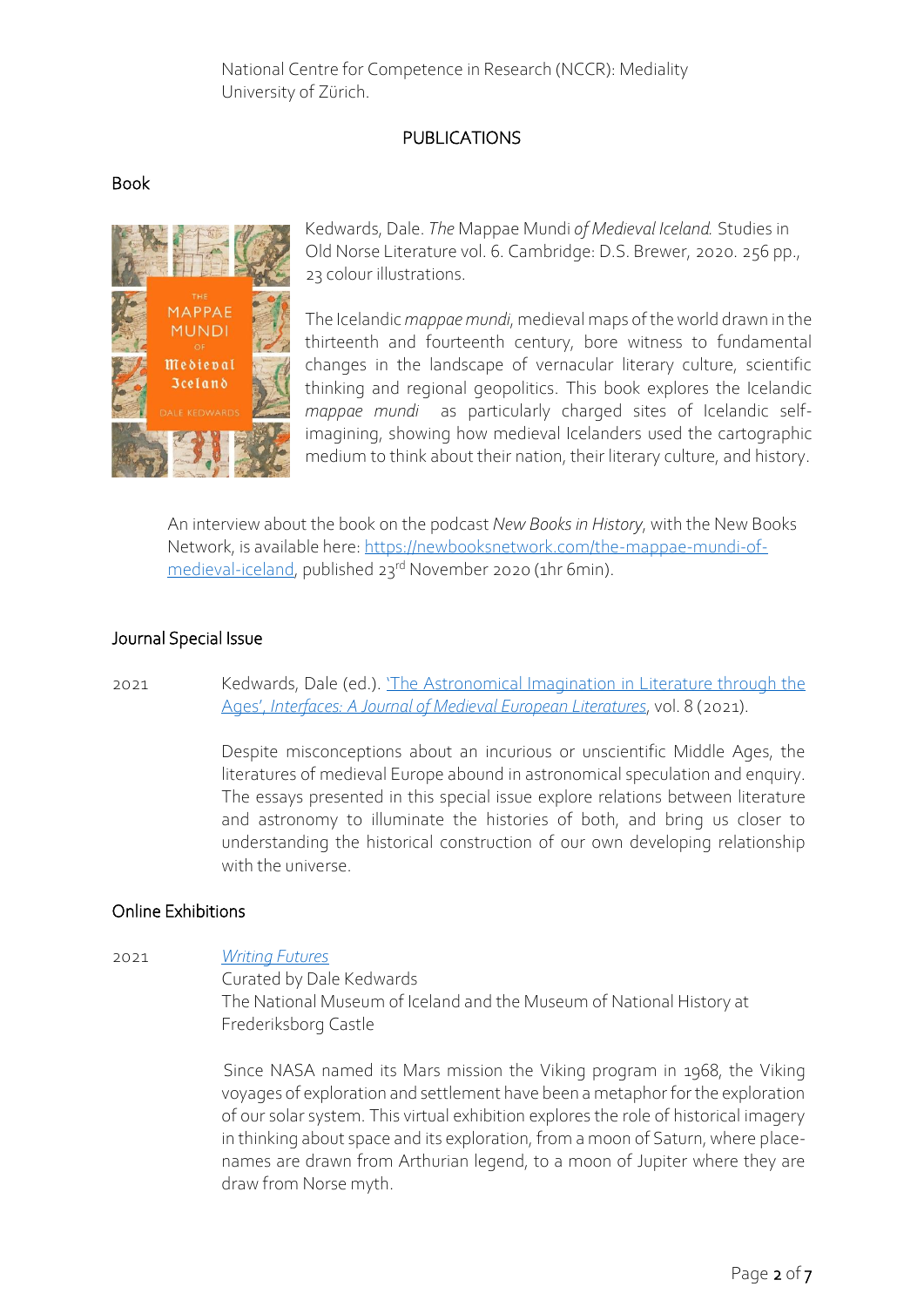2021 *[Paired Objects](https://oldnorsereception.omeka.net/exhibits/show/paired-objects/introduction)*

Curated by Katarzyna Anna Kapitan and Dale Kedwards The National Museum of Iceland and the Museum of National History at Frederiksborg Castle

A virtual gallery of six object pairings, bringing together an items from The Museum of National History at Frederiksborg Castle, Denmark, and the National Museum of Iceland. These creative pairings of modern and medieval objects are designed to tell stories about Viking and medieval traditions and the modern artistic movements (in the visual arts, poetry, costume, and politics) they inspired.

## Journal Articles

| 2021 | Kedwards, Dale. 'Astronomy, Literary Criticism, and Medieval Literature: An<br>Introduction', Interfaces: A Journal of Medieval European Literatures, vol. 8 (2021),<br>$7 - 13$ .                                                                                                                                         |
|------|----------------------------------------------------------------------------------------------------------------------------------------------------------------------------------------------------------------------------------------------------------------------------------------------------------------------------|
| 2020 | Joshua Nash, Peter Bakker, Kristoffer Friis Bøegh, Aymeric Daval-Markussen,<br>Hartmut Haberland, Dale Kedwards, John Ladhams, Carsten Levisen, Jón Símon<br>Markússon, Joost Robbe & Jeroen Willemsen. 'On Languages On Islands', Acta<br>Linguistica Hafniensia: International Journal of Linguistics 42:1 (2020), 1-37. |
| 2015 | Kedwards, Dale. 'Iceland, Thule, and the Tilensian Precedent in Medieval<br>Historiography', Arkiv för nordisk filologi 130: 57-78.                                                                                                                                                                                        |
| 2015 | Kedwards, Dale. 'Cartography and Culture in Medieval Iceland', Imago Mundi<br>67:1: 120-21.                                                                                                                                                                                                                                |
| 2014 | Kedwards, Dale. 'Wind Diagrams in Medieval Iceland', Quaestio Insularis 16: 92-<br>107.                                                                                                                                                                                                                                    |

## Book Chapters

| 2021 | Kedwards, Dale. 'The Compassed Earth: Maps and Diagrams in GkS 1812 4to'.<br>World in Fragments: Studies on GKS 1812 4to, ed. Gunnar Harðarson,<br>Svanhildur Óskarsdóttir and Guðrún Nordal (Reykjavík: The Árni Magnússon<br>Institute for Icelandic Studies, in press, 2022).                        |
|------|---------------------------------------------------------------------------------------------------------------------------------------------------------------------------------------------------------------------------------------------------------------------------------------------------------|
| 2020 | Kedwards, Dale. 'Geography'. In A Critical Companion to Old Norse Literary Genre,<br>edited by Massimiliano Bampi, Carolyne Larrington, and Sif Rikharðsdóttir<br>(Cambridge: D.S Brewer, 2020), pp. 127-44.                                                                                            |
| 2019 | Kedwards, Dale. 'Pat hafa gamlir menn mælt: The Proverbs of Egils saga.' In<br>Words by the Northern Way: The Uses of the Proverb in the Medieval Cultures of<br>Northern Europe, edited by Michael Cichon and Lin Yiu. Tempe, Arizona Centre<br>for Medieval and Renaissance Studies, 2019, pp. 69-82. |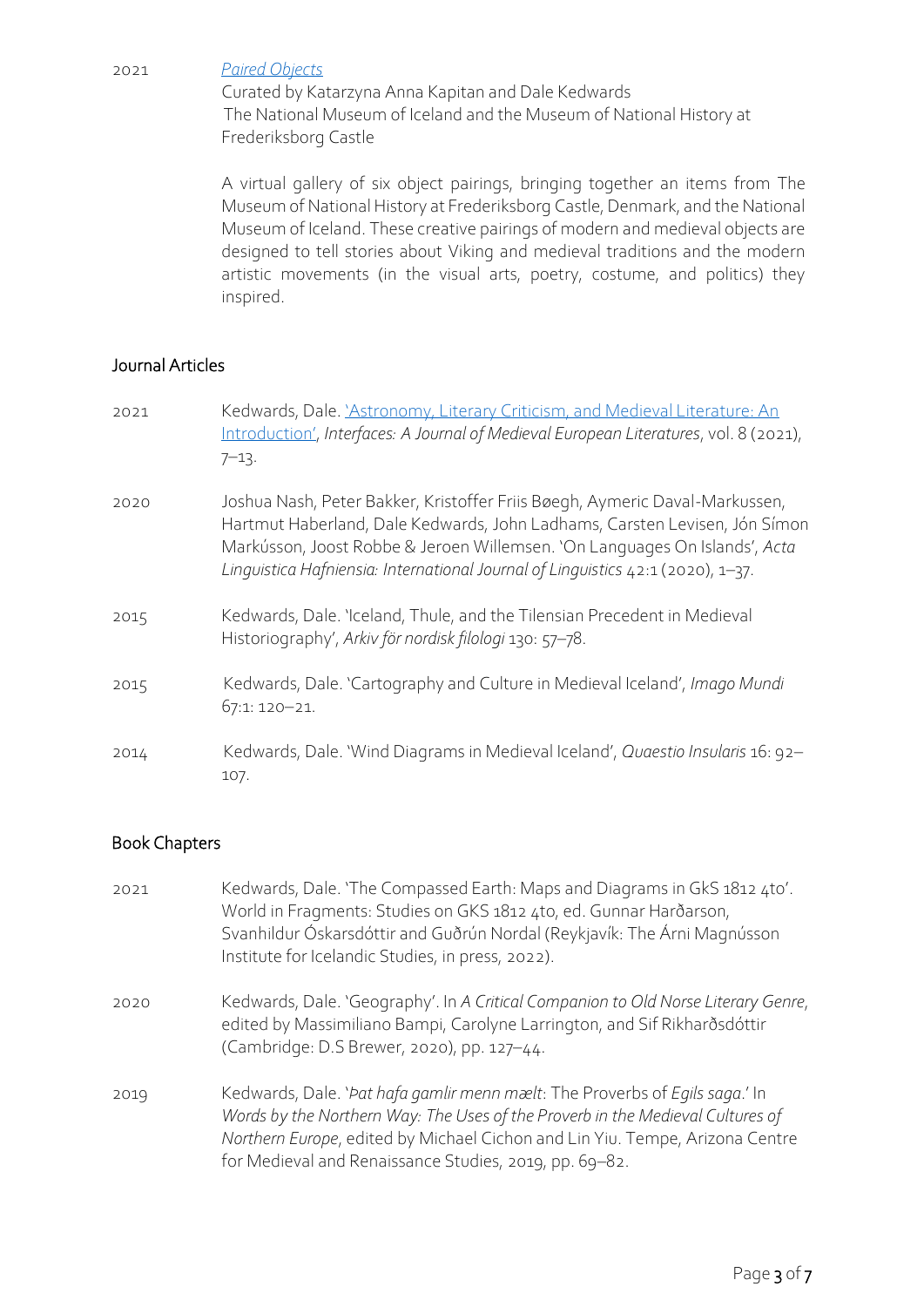- 2018 Kedwards, Dale. 'The World Image of the *Konungs skuggsjá*.' In *Speculum Septentrionale: Konungs skuggsjá and the European Encyclopaedic Tradition*, edited by Karl Gunnar Johansson and Elise Kleivane. Oslo, Novus, 2018, pp. 71– 92.
- 2017 Kedwards, Dale. 'The Sun's Companions: The Heliocentric Orbits of Mercury and Venus.' In *Skandinavische Schriftlandschaften / Scandinavian Textscapes*, edited by Klaus Müller-Wille, Kate Heslop, Anna Katharina Richter, and Lukas Rösli. Tübingen: A. Francke, 2017, pp. 97–101.

#### Refereed Web Publications

2019 Kedwards, Dale and Elena Parina. 'Elucidarium: Translation and Transmission', *Crossing Borders in the Insular Middle Ages*, ed. Aisling Byrne and Victoria Flood, <http://digitalcultures.ncl.ac.uk/projects/crossingborders>

## Public Engagement

| 2016<br><b>Reviews</b>         | Kedwards, Dale. 'The World from On High.' History Today, May 2016: Issue 5: 3-<br>4 (Online at http://www.historytoday.com/dalekedwards/world-high)                                                                                                              |  |  |
|--------------------------------|------------------------------------------------------------------------------------------------------------------------------------------------------------------------------------------------------------------------------------------------------------------|--|--|
| 2019                           | Art and Optics in the Hereford Map: An English Mappa Mundi, c. 1300. By<br>Marcia Kupfer, Peregrinations: Journal Of Medieval Art And Architecture 7:1, 172-<br>79.                                                                                              |  |  |
| 2017                           | The Vikings and their Age. By Angus A. Somerville and R. Andrew McDonald,<br>Saga-Book 61: 153-155.                                                                                                                                                              |  |  |
| 2016                           | The Viking Experience. By Marjolein Stern and Roderick Dale, Saga-Book 60: 117-<br>119.                                                                                                                                                                          |  |  |
| <b>CONFERENCE ORGANISATION</b> |                                                                                                                                                                                                                                                                  |  |  |
| 2021                           | Virtual Seminar of the HM Queen Margrethe II Distinguished Research Project<br>on the Danish-Icelandic Reception of Nordic Antiquity: Conference and<br>exhibition launch, Þjóðminjasafnið Íslands and Det Nationalhistoriske Museum<br>at Frederiksborg Castle. |  |  |
| 2018                           | Interstellar Skies: The Lunar Passage in Literature through the Ages, Centre for<br>Medieval Literature, University of Southern Denmark. Keynote speakers:<br>Matthew Francis (TLS/Blackwell's Prize-winning poet) and Lisa R. Messeri<br>(Yale).                |  |  |
| 2017                           | Crossing Borders in the Insular Middle Ages, 2nd Biennial Conference, University of<br>Birmingham. Keynote Speakers: Professor Keith Busby (Wisconsin), Professor<br>Máire Ní Mhaonaigh (Cambridge), and Professor Carolyne Larrington (Oxford).                 |  |  |
| 2012                           | Norse in the North: Norse Culture and Latin Learning, University of York. Keynote<br>Speaker: Dr Elizabeth Ashman Rowe (Cambridge).                                                                                                                              |  |  |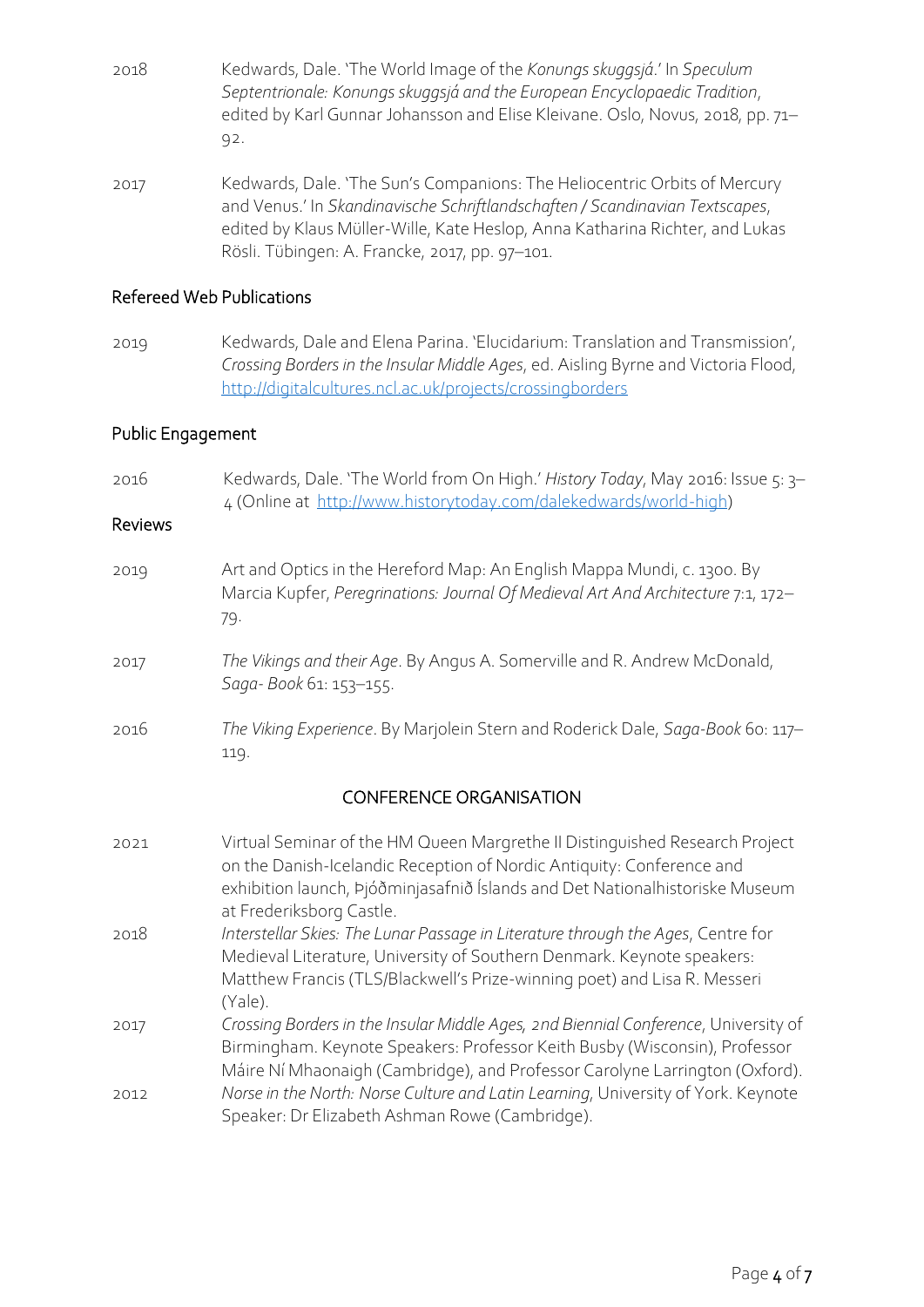## SELECTED PRESENTATIONS

| 2020 | 'Norse Myth in the Space Age: Place-Names Derived from Old Norse on<br>Jupiter's Moon Callisto', Landnám örnefna - um heima og geima, Húgvísindabing<br>Háskóla Íslands 2020. Watch online: https://youtu.be/d5oktJjXqb8 (23.37-44.28) |
|------|----------------------------------------------------------------------------------------------------------------------------------------------------------------------------------------------------------------------------------------|
| 2020 | 'From Iceland to the Moon: Iceland and the Scientific Study of the Moon, 1634 to<br>Apollo,' Stofnun Vigdísar Finnbogadóttur, Reykjavík, January 2020                                                                                  |
| 2018 | 'Place and Planet in Medieval Literature', Science Imagination and Wonder-<br>Robert Grosseteste and His Legacy, Pembroke College, Oxford, April 2018                                                                                  |
| 2017 | 'The Egocentric World Map: the self-centred world now, and in the Middle<br>Ages,' Lecture in the Danish Institute for Advance Studies IDEAS series, Odense,<br>October 2017. Watch online:                                            |
|      | https://www.youtube.com/watch?v=Ow3UggTBS6E                                                                                                                                                                                            |
| 2017 | 'The Icelandic Völundarhús and Legendary Smiths in Medieval Literature,'                                                                                                                                                               |
|      | Lecture in the MEMORI series, Cardiff University, March 2017                                                                                                                                                                           |
| 2016 | 'An Icelandic world map and the Ark treatises of Hugh of Saint Victor,'                                                                                                                                                                |
|      | Alfræði Íslenzk, Háskóli Íslands, Reykjavík, October 2016                                                                                                                                                                              |
| 2016 | 'Sites of Transformation in the medieval Icelandic encyclopaedia,' Space in Old                                                                                                                                                        |
|      | Norse literature and culture, Charles University, Prague, March 2016                                                                                                                                                                   |
| 2015 | 'Maps and Geopolitics in Medieval Iceland,' Address to the Schweizerischen                                                                                                                                                             |
|      | Gesellschaft für Skandinavische Studien, Zürich, December 2015                                                                                                                                                                         |
| 2015 | 'Why did the sea boil in medieval Iceland? The Old Norse translation of medieval                                                                                                                                                       |
|      | tidal science,' Travelling Wisdom: Medieval Science in the North c. 1000-1500,<br>University of Southern Denmark, Odense, May 2015                                                                                                     |
| 2015 | 'Crossing Borders on Medieval Maps,' Crossing Borders in the Insular Middle                                                                                                                                                            |
|      | Ages, c. 900-1500, Philipps-Universität Marburg, Germany, April 2015                                                                                                                                                                   |
| 2014 | 'Forty Icelandic Priests and a Map of the World,' Medieval Church and Culture<br>seminar series, Harris Manchester College, Oxford University, November 2014                                                                           |
| 2014 | 'An Icelander's Guide to Planetary Astronomy: Maps and Diagrams in GkS 1812<br>4to (s. XIV),' UCL Scandinavian Studies Seminar, University College London,<br>October 2014                                                             |
| 2014 | 'Maps in Words,' Colloque d'histoire de la cartographie, École pratique des<br>hautes études, Paris, July 2014                                                                                                                         |
| 2014 | 'Iceland in Europe: The Uses of World Maps in Medieval Iceland,' Medieval<br>Philology Research Group, University of Bergen, April 2014                                                                                                |
| 2014 | 'A View from the North? The Medieval Maps of Iceland,' The 23rd Maps and<br>Society Lecture Series, Warburg Institute, University of London, February 2014                                                                             |

# PUBLIC ENGAGEMENT AND PRESS COVERAGE

| News item on RÚV (The Icelandic National Broadcasting Service)               |
|------------------------------------------------------------------------------|
| https://www.ruv.is/frett/2021/10/01/vinlandskortid-er-                       |
| falsad?fbclid=IwAR1r3nGW730Al3rF7-                                           |
| quoAnO8tZ_UUqqWEGNWo1mAe6ey6aDUFCezbASwDY                                    |
| Interview in the New York Times about the Yale Vinland map forgery:          |
| https://www.nytimes.com/2021/09/30/us/yale-vinland-map-fake.html             |
| 2020 Interview (1hr 6mins) with the New Books Network, New Books in History: |
| https://newbooksnetwork.com/the-mappae-mundi-of-medieval-iceland             |
|                                                                              |

2020 Feature on my book by the Carlsberg Foundation, 'Mappae Mundi: Islands Tidligste Verdenskort Under Lup': [https://www.carlsbergfondet.dk/da/Nyheder/Nyt-fra-](https://www.carlsbergfondet.dk/da/Nyheder/Nyt-fra-fondet/Nyheder/Mappae-Mundi_Islands-tidligste-verdenskort-under-lup)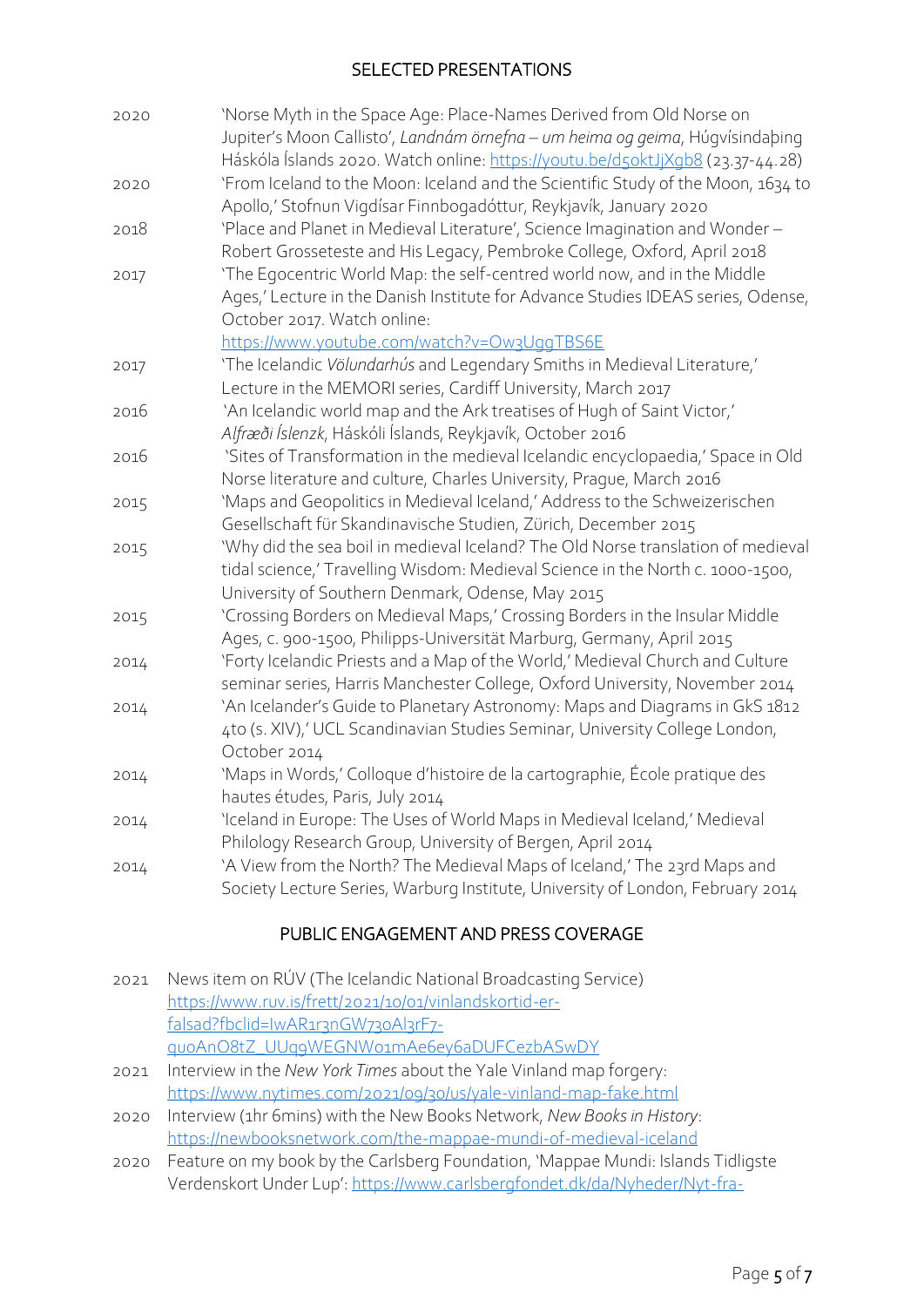[fondet/Nyheder/Mappae-Mundi\\_Islands-tidligste-verdenskort-under-lup](https://www.carlsbergfondet.dk/da/Nyheder/Nyt-fra-fondet/Nyheder/Mappae-Mundi_Islands-tidligste-verdenskort-under-lup) (20<sup>th</sup> Oct 2020).

- 2017 Feature on my research in German newspaper *Flensborg Avis* (27th Jan 2017)
- 2017 Feature on my research in Danish newspaper *Jyllands Posten* (24th Jan 2017), [http://jyllands-posten.dk/nyviden/ECE9311850/allerede-i-middelalderen-troede-man](http://jyllands-posten.dk/nyviden/ECE9311850/allerede-i-middelalderen-troede-man-at-jorden%20var-rund/)[at-jorden var-rund/](http://jyllands-posten.dk/nyviden/ECE9311850/allerede-i-middelalderen-troede-man-at-jorden%20var-rund/)
- 2017 Interview with *videnskab.dk* (22nd Jan 2017) about the popular misconception that medieval people thought the world was flat [http://videnskab.dk/krop](http://videnskab.dk/krop-sundhed/middelalderens-skandinaver-troede-at-jorden-var-rund)[sundhed/middelalderens-skandinaver-troede-at-jorden-var-rund](http://videnskab.dk/krop-sundhed/middelalderens-skandinaver-troede-at-jorden-var-rund)
- 2016 Article for *History Today* about medieval imaginings of the Earth from space, stimulated by British astronaut Tim Peake's tweet of the Hereford map (c.1300) from aboard the International Space Station (online a[t http://www.historytoday.com/dale](http://www.historytoday.com/dale-kedwards/world-high)[kedwards/world-high\)](http://www.historytoday.com/dale-kedwards/world-high)
- 2013 Voice work in Old Norse for audio-visual display by Triquetra, Illuminating York 2013, Clifford's Tower (online at [https://vimeo.com/78942896\)](https://vimeo.com/78942896)

# DIGITAL AND TEXT ENCODING

- TEI Cataloguing of items in the Árni Magnússon Collection, regonised as part of the UNESCO memory of the world, consistent with best practice laid out by the Text Encoding Initiative (TEI).
- Digital Cataloguing Cataloguing of Icelandic manuscripts in North American libraries and private collections, especially Icelandic and Norwegian-Danish language manuscripts in Canada
- Omeka Development of online exhibitions on Omeka, cataloguing of museum artefacts consistent with best practice laid out by Dublin core.
- HTML/XML Experience in digital transcription and description of medieval texts.

# LECTURING AND TEACHING

## Undergraduate

| 2016    | Thirteenth-Century Europe (second-year module)                   |
|---------|------------------------------------------------------------------|
|         | Guest Lecturer                                                   |
|         | Department of History, University of Southern Denmark            |
| 2012-14 | Old Norse Literature (third-year module).                        |
|         | Primary Instructor                                               |
|         | Department of English and Related Literature, University of York |
| 2013    | High Medieval Literature (third-year module)                     |
|         | Primary Instructor                                               |
|         | Department of English and Related Literature, University of York |
| 2012    | Global Literature (first-year module)                            |
|         | <b>Teaching Assistant</b>                                        |
|         | Department of English and Related Literature, University of York |

## Postgraduate

2021 Race and Indigeneity in Medieval Literature (Graduate Course) Guest Lecturer University of Alberta